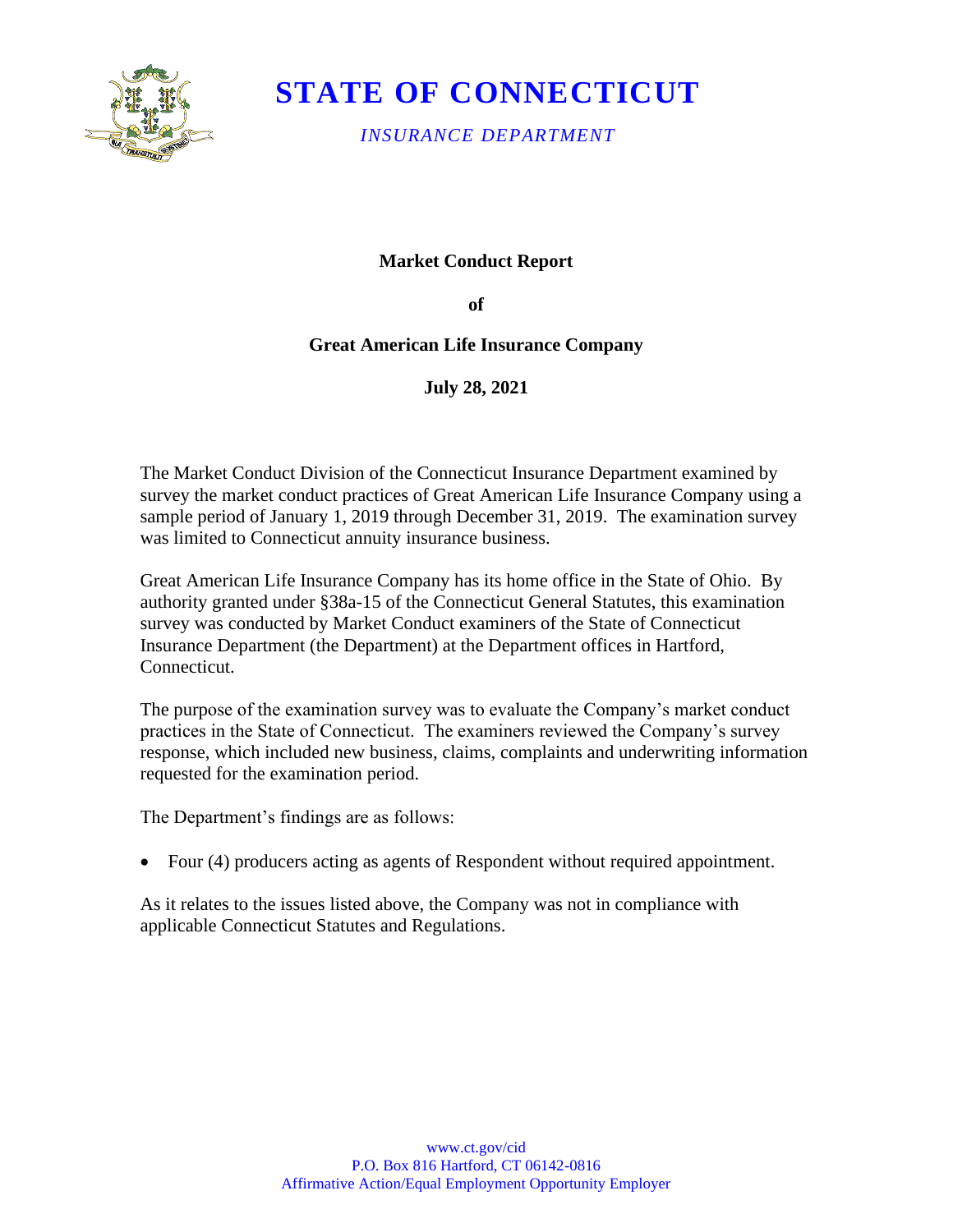

# **STATE OF CONNECTICUT**

INSURANCE DEPARTMENT

IN THE MATTER OF: DOCKET MC 21-62 GREAT AMERICAN LIFE INSURANCE COMPANY: 

### STIPULATION AND CONSENT ORDER

It is hereby stipulated and agreed between Great American Life Insurance Company and the State of Connecticut Insurance Department by and through Andrew N. Mais, Insurance Commissioner, to wit:

I

WHEREAS, pursuant to a Market Conduct examination, the Insurance Commissioner alleges the following with respect to Great American Life Insurance Company:

- 1. Great American Life Insurance Company, hereinafter referred to as Respondent, is domiciled in the State of Ohio and is licensed to transact life and health insurance in the State of Connecticut. The NAIC company code number is 63312.
- 2. From April 1, 2021 through June 28, 2021, the Department conducted an examination of Respondent's market conduct practices in the State of Connecticut covering the period from January 1, 2019 through December 31, 2019.
- 3. During the period under examination, Respondent failed to follow established practices and procedures to ensure compliance with statutory requirements, resulting in the instance of:
	- a) Four (4) producers acting as agents of Respondent without required appointment.
- 4. The conduct as described above violates §38a-702m of the Connecticut General Statutes, and constitutes cause for the imposition of a fine or other administrative penalty under §38a-2 and §38a-774 of the Connecticut General Statutes.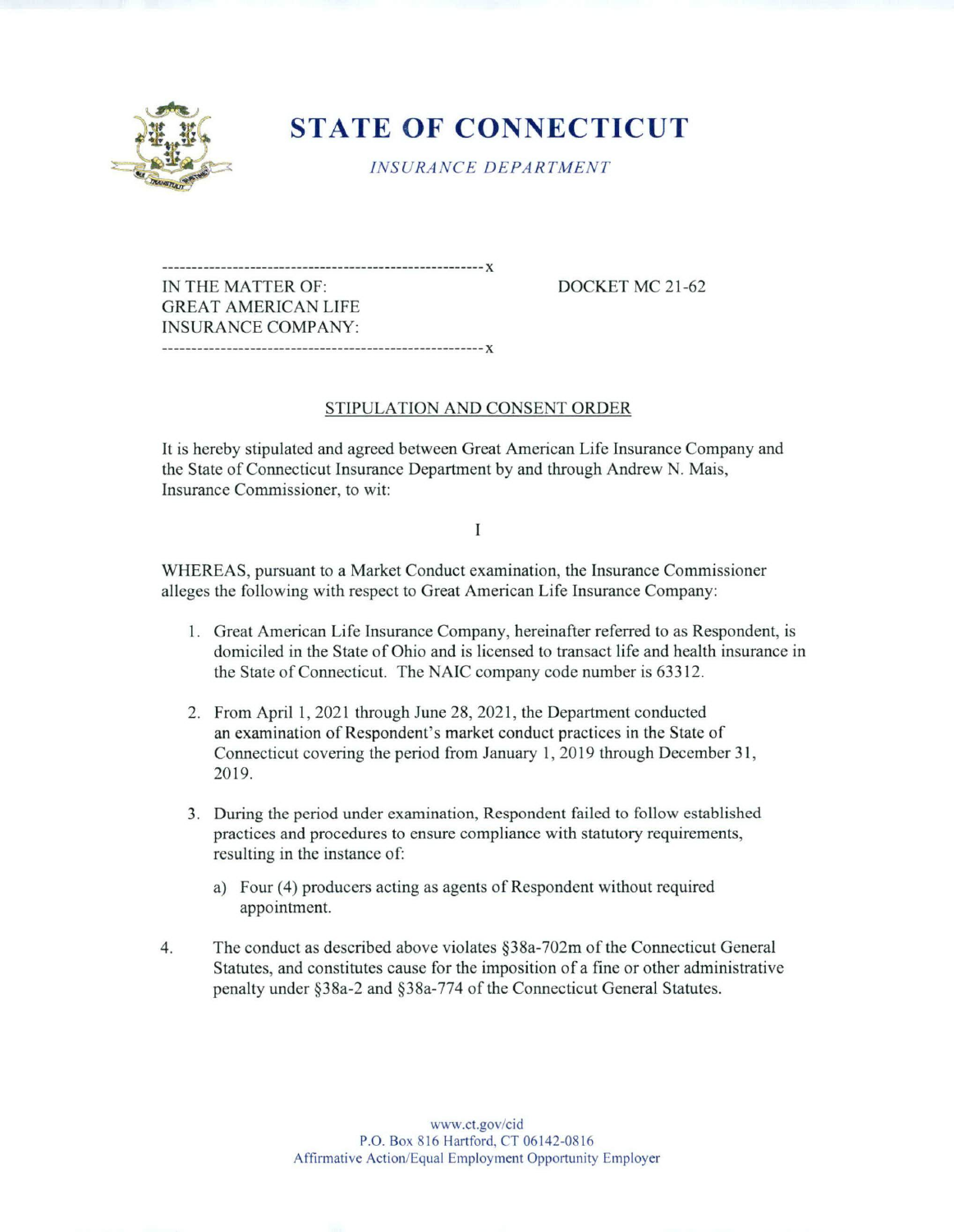- 1. WHEREAS, Respondent admits to the allegations contained in paragraphs three and four of Article I of this Stipulation; and
- 2. WHEREAS, Respondent agrees to undertake a complete review of its practices and procedures to enhance compliance with Connecticut statutes in the areas of concern, as described in the Market Conduct Report and this Stipulation; and
- 3. WHEREAS, Respondent agrees to provide the Insurance Commissioner with a summary of actions taken to comply with the recommendations in the Market Conduct Report within ninety (90) days of the date of this document; and
- 4. WHEREAS, Respondent agrees to pay a fine in the amount of \$6,000 for the violations described herein; and
- 5. WHEREAS, Respondent, being desirous of terminating this proceeding without the necessity of a formal proceeding or further litigation, does consent to the making of this Consent Order and voluntarily waives:
	- a. any right to a hearing; and
	- b. any requirement that the Insurance Commissioner's decision contain a statement of findings of fact and conclusions of law; and
	- c. any and all rights to object to or challenge before the Insurance Commissioner or in any judicial proceeding any aspect, provision or requirement of this Stipulation.

NOW THEREFORE, upon the consent of the parties, it is hereby ordered and adjudged:

- 1. That the Insurance Commissioner has jurisdiction of the subject matter of this administrative proceeding.
- 2. That Respondent is fined the sum of Six Thousand Dollars (\$6,000) for the violations herein above described.

Great American Life Insurance Company

By:

(Representative of Insurance Company)

-2-